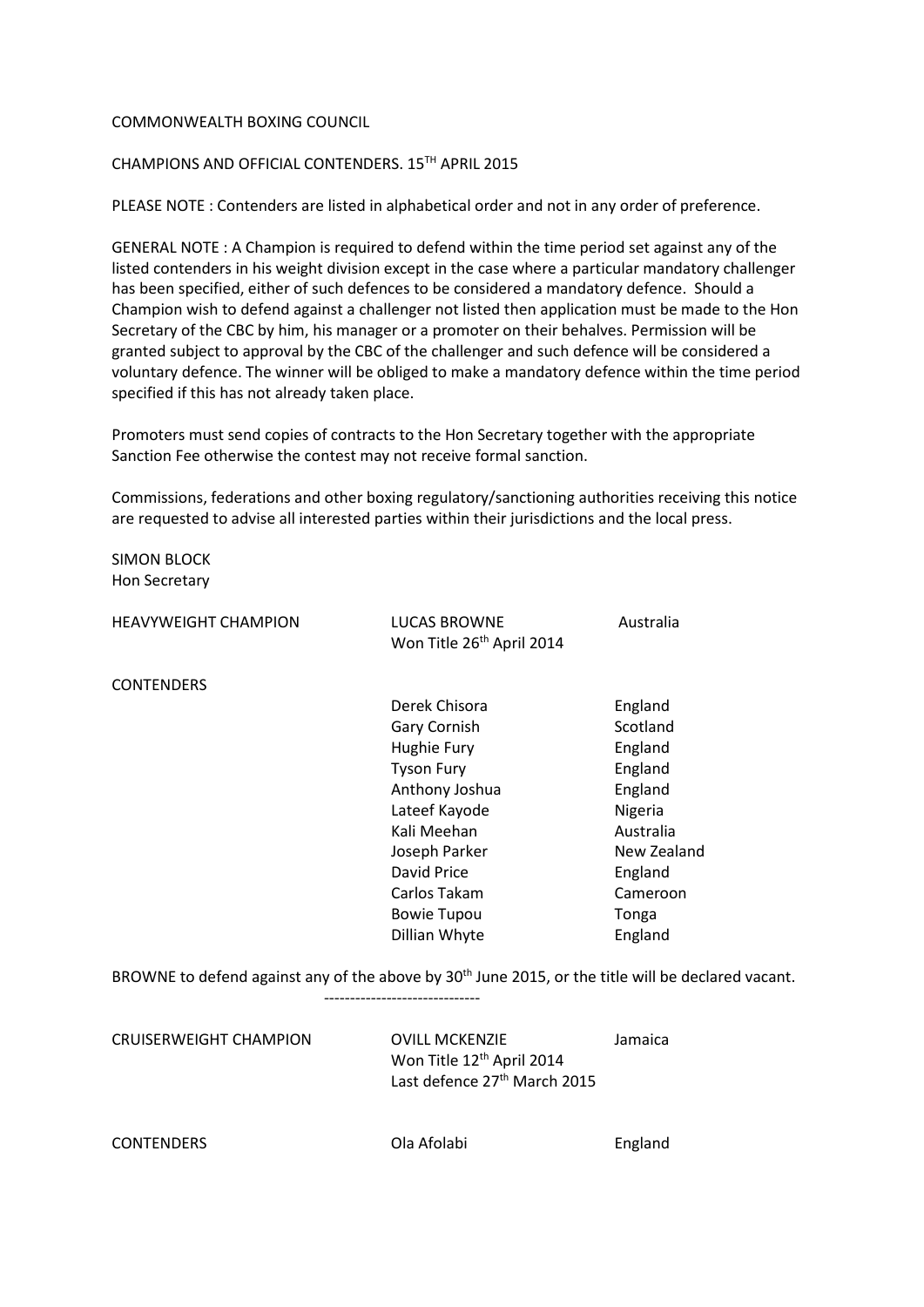Cruiserweights cont'd Matty Askin England Tony Bellew **England** Nathan Cleverly **Wales** Tony Conquest England Denton Daley Canada Jon-Lewis Dickinson England Olanrewaju Durodola Nigeria Mark Flanagan **Australia** Anthony McCracken Australia Thabiso Mchunu S Africa Vikapita Meroro Namibia

MCKENZIE to defend against any of the above by 31<sup>st</sup> December 2015

LIGHT HEAVYWEIGHT VACANT

----------------------------------------------

CONTENDERS Bob Ajisafe England Robert Berridge New Zealand Blake Caparello **Australia** Isaac Chilemba Malawi Enzo Maccarinelli Wales Johnny Muller Safrica Jean Pascal Canada Miles Shinkwin **England** Daniel Wanyoni Kenya

------------------------------------------------------------------

AJISAFE V WANYONI to box for the vacant title date TBC

| SUPERMIDDLEWEIGHT CHAMPION | LUKE BLACKLEDGE<br>Won title 4 <sup>th</sup> April 2015                                                                                                                                                    | England                                                                                                                                |
|----------------------------|------------------------------------------------------------------------------------------------------------------------------------------------------------------------------------------------------------|----------------------------------------------------------------------------------------------------------------------------------------|
| <b>CONTENDERS</b>          | Sakio Bika<br>Frank Buglioni<br>Liam Cameron<br>Jake Carr<br>James DeGale<br>Zac Dunn<br>Isaac Ekpo<br><b>Rocky Fielding</b><br>George Groves<br>Schiller Hyppolite<br>Rohan Murdock<br>Wilbeforce Shihepo | Cameroon<br>England<br>England<br>Australia<br>England<br>Australia<br>Nigeria<br>England<br>England<br>Canada<br>Australia<br>Namibia |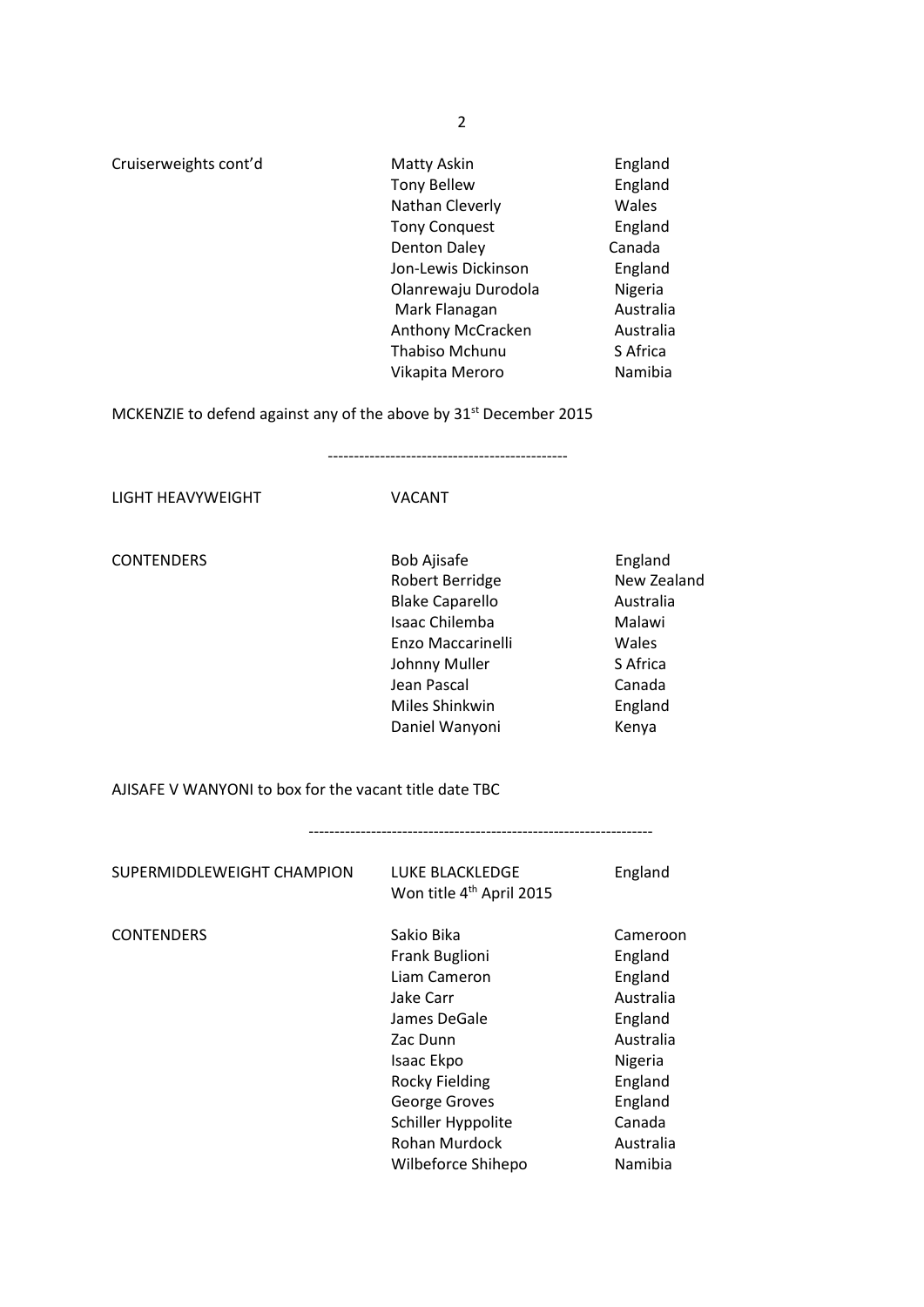Supermiddle cont'd. Callum Smith England

Paul Smith **England** 

BLACKLEDGE to defend by against any of the above by 31<sup>st</sup> December 2015

| MIDDLEWEIGHT CHAMPION                                                          | BILLY JOE SAUNDERS<br>Won Title 28 <sup>th</sup> April 2012 | England        |
|--------------------------------------------------------------------------------|-------------------------------------------------------------|----------------|
|                                                                                |                                                             |                |
|                                                                                | Last defence 29 <sup>th</sup> November 2014 (Mandatory)     |                |
| <b>CONTENDERS</b>                                                              | Osumanu Adama                                               | Ghana          |
|                                                                                | Nick Blackwell                                              | England        |
|                                                                                | Chris Buthelezi                                             | S. Africa      |
|                                                                                | Danny Butler                                                | England        |
|                                                                                | Jarrod Fletcher                                             | Australia      |
|                                                                                | <b>Daniel Geale</b>                                         | Australia      |
|                                                                                | Gunnar Jackson                                              | New Zealand    |
|                                                                                | Tureano Johnson                                             | <b>Bahamas</b> |
|                                                                                | David Lemieux                                               | Canada         |
|                                                                                | <b>Martin Murray</b>                                        | England        |
|                                                                                | Eamonn O'Kane                                               | N Ireland      |
|                                                                                | Dwight Ritchie                                              | Australia      |
|                                                                                | John Ryder                                                  | England        |
|                                                                                | Les Sherrington                                             | Australia      |
|                                                                                | Joe Selkirk                                                 | England        |
|                                                                                | Sam Soliman                                                 | Australia      |
|                                                                                | Renan St Juste                                              | Canada         |
| SAUNDERS to defend against any of the above by 30 <sup>th</sup> September 2015 |                                                             |                |
| LIGHTMIDDLEWEIGHT CHAMPION                                                     | LIAM WILLIAMS<br>Won title 24 <sup>th</sup> November 2014   | Wales          |

CONTENDERS Brandon Cook Canada Shannon King **Australia** Phil Lo Greco Canada Nkululeko Mhlongu S Africa Anthony Mundine **Australia** Brian Rose **England** Liam Smith **England** Sammy Vargas Canada Mikael Zewski Canada

WILLIAMS to defend against any of the above by 30<sup>th</sup> September 2015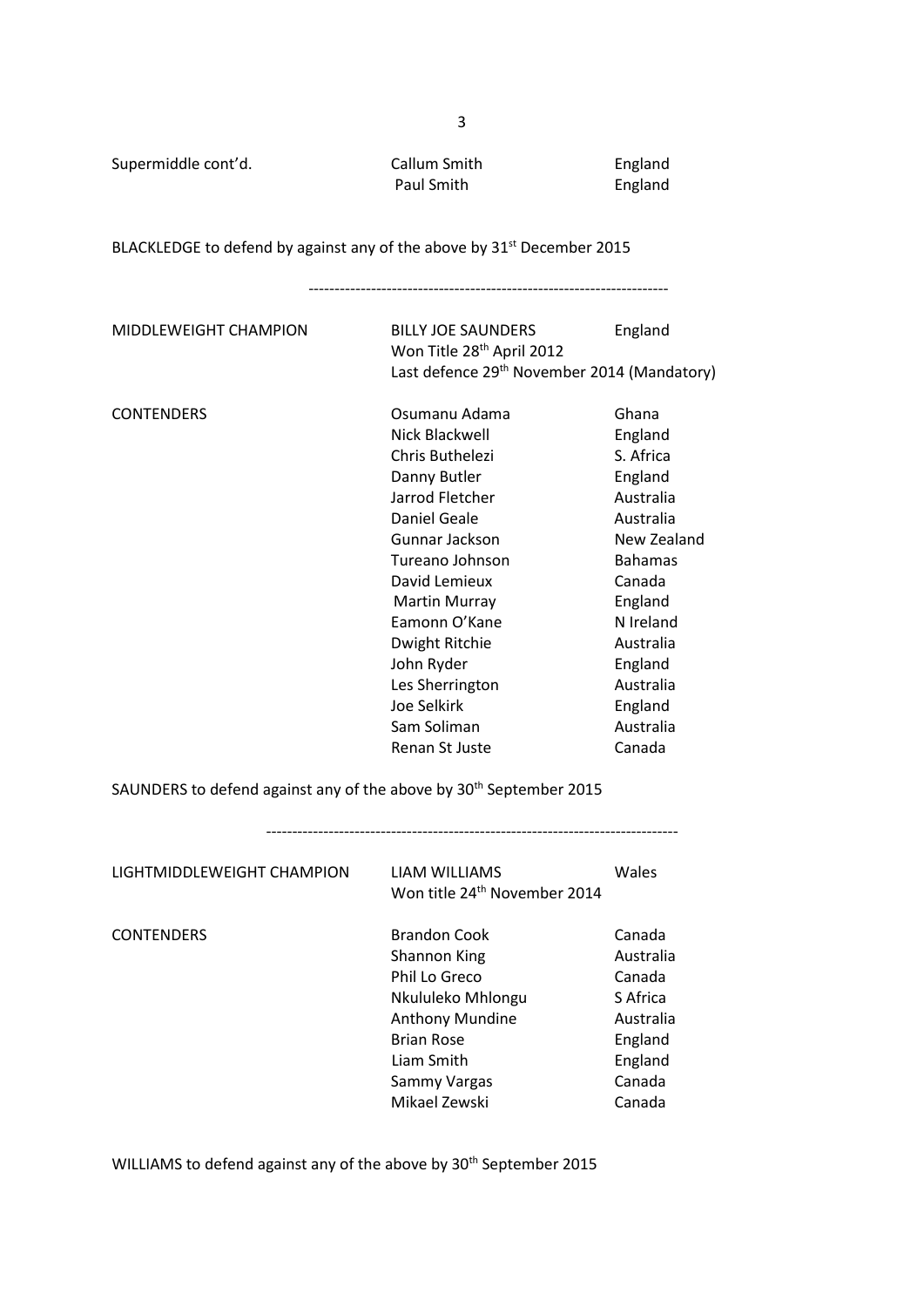WELTERWEIGHT CHAMPION VACANT

CONTENDERS Kevin Bizier Canada Rivan Cesaire **Australia/Cameroon** Steve Clagget Canada Antoine Decarie Canada Richmond Djarbeng Ghana Sam Eggington **England** Larry Ekundayo Nigeria/England Glen Foot **England** Frankie Gavin **England** Cameron Hammond Australia Jeff Horn Australia Amir Khan **England**  Joseph Lamptey Ghana Frederick Lawson Ghana Sakima Mullings **Jamaica** Oyewale Omotoso Nigeria Ahmet Patterson England Sackey Shikikutu Namibia Bradley Skeete England Bethel Ushona Namibia Chris van Heerden S.Africa

EGGINGTON to box LAMPTEY for vacant title on 9<sup>th</sup> May 2015

 ------------------------------------------------------------------------- LIGHTWELTERWEIGHT CHAMPION DAVE RYAN England Won Title 4/10/14 CONTENDERS Clive Atwell Guyana Chad Bennett Australia Jack Catterall **England** Lenny Daws **England** Darren Hamilton **England** John Wayne Hibbert England Julius Indongo Namibia Chris Jenkins Wales Willie Limond Scotland Tony Luis Canada Albert Mensah Ghana Tyrone Nurse **England** Ajose Olusegun Nigeria Bradley Saunders England Ashley Theopane England

4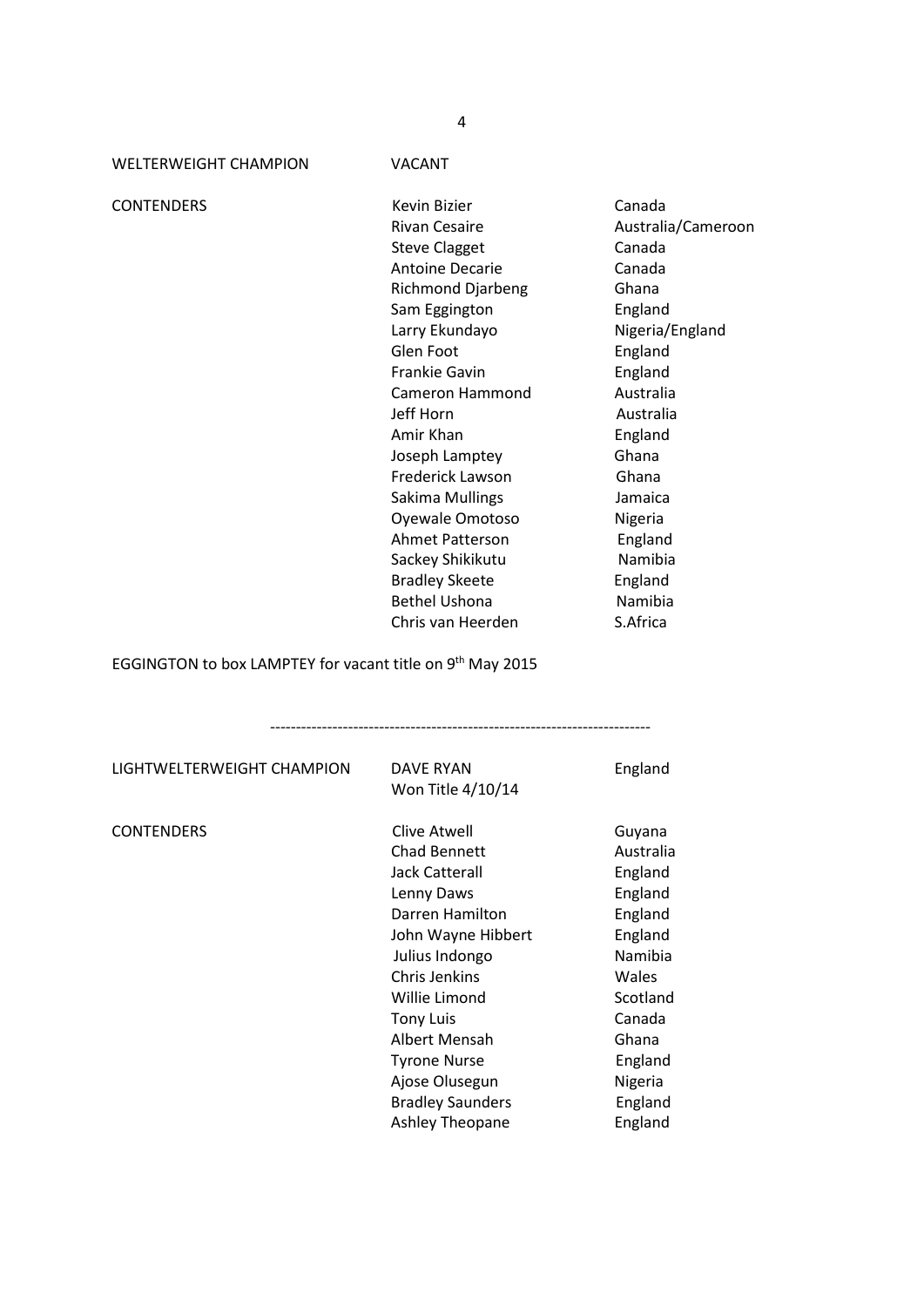Light welterweights cont'd Mzolisi Yoyo S Africa Lennie Zappavigna **Australia** 

DAVE RYAN to defend against any of the above by 30<sup>th</sup> September 2015

| LIGHTWEIGHT CHAMPION | RICHARD COMMEY<br>Won title 20 <sup>th</sup> July 2014<br>Last defence 14 <sup>th</sup> March 2015 | Ghana        |
|----------------------|----------------------------------------------------------------------------------------------------|--------------|
| <b>CONTENDERS</b>    | <b>Sharif Bogere</b>                                                                               | Uganda       |
|                      | <b>Ricky Burns</b>                                                                                 | Scotland     |
|                      | Luke Campbell                                                                                      | England      |
|                      | Scott Cardle                                                                                       | England      |
|                      | Tommy Coyle                                                                                        | England      |
|                      | Anthony Crolla                                                                                     | England      |
|                      | <b>Terry Flanagan</b>                                                                              | England      |
|                      | Martin Haikali                                                                                     | Namibia      |
|                      | Dierry Jean                                                                                        | Canada       |
|                      | Malcolm Klassen                                                                                    | South Africa |
|                      | Rafael Mensah                                                                                      | Ghana        |
|                      | Kevin Mitchell                                                                                     | England      |
|                      | <b>Paulus Moses</b>                                                                                | Namibia      |
|                      | Xolisani Ndongeni                                                                                  | S.Africa     |
|                      | Will Tomlinson                                                                                     | Australia    |

COMMEY to defend against any of the above by  $31^{st}$  December 2015

-----------------------------------------------------------------------------

| SUPERFEATHERWEIGHT CHAMPION | <b>LIAM WALSH</b><br>Won Title 23rd October 2010        | England        |
|-----------------------------|---------------------------------------------------------|----------------|
|                             | Last defence (voluntary) 28 <sup>th</sup> February 2015 |                |
|                             | Defence (mandatory) 29 <sup>th</sup> November 2014      |                |
| <b>CONTENDERS</b>           | Maxwell Awuku                                           | Ghana          |
|                             | <b>Edner Cherry</b>                                     | <b>Bahamas</b> |
|                             | <b>Billel Dib</b>                                       | Australia      |
|                             | <b>Billy Dib</b>                                        | Australia      |
|                             | Mzonke Fana                                             | S Africa       |
|                             | Paul Fleming                                            | Australia      |
|                             | John Kays                                               | England        |
|                             | Kye MacKenzie                                           | Australia      |
|                             | Logan McGuinness                                        | Canada         |
|                             | Jasper Seroka                                           | S.Africa       |
|                             | Mitchell Smith                                          | England        |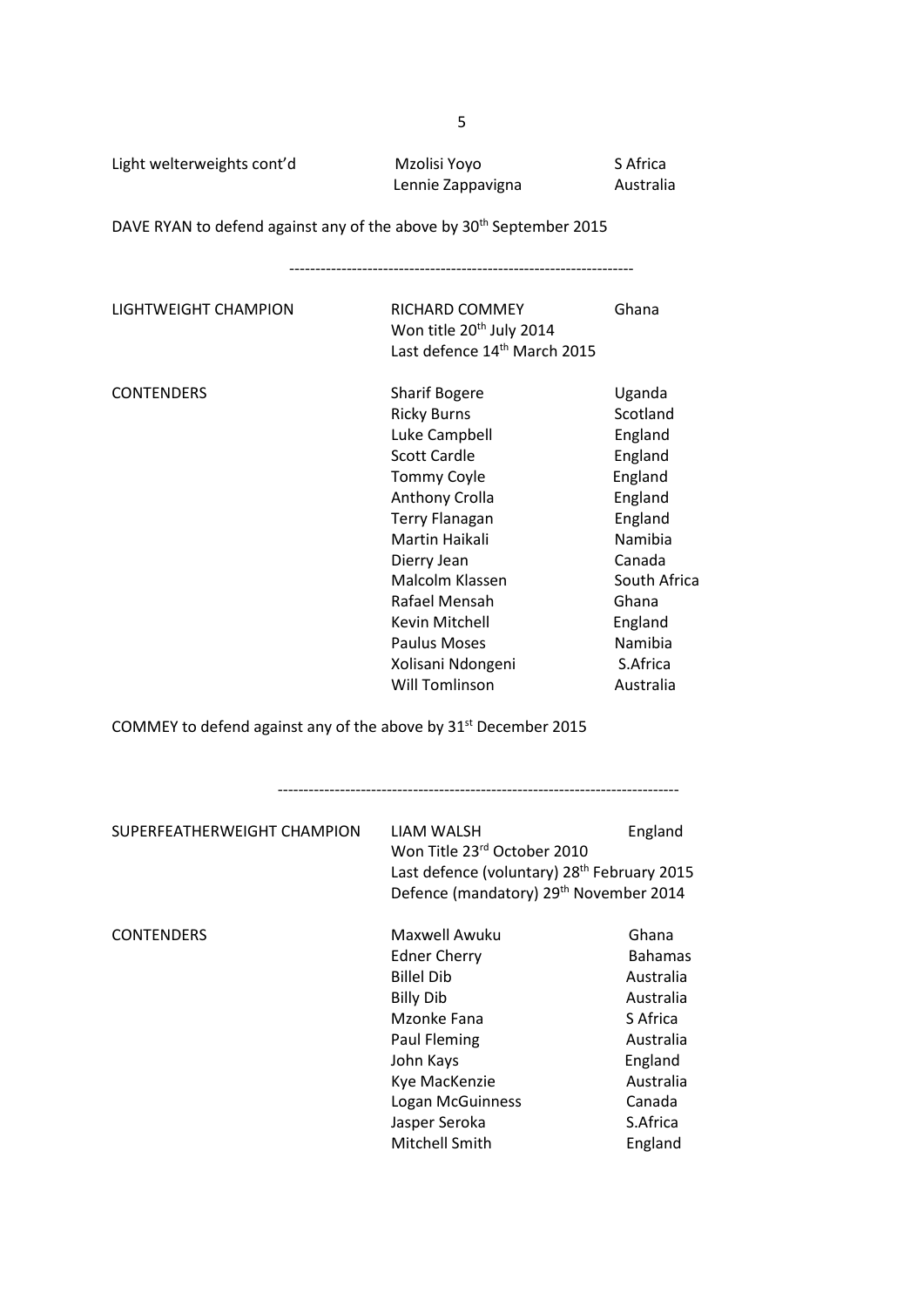Super featherweights cont'd Stephen Smith England<br>Gary Sykes England Gary Sykes England<br>Martin J Ward England Gary Sykes England Martin J Ward **England** 

WALSH to defend against any of the above by 31<sup>st</sup> December 2015

| FEATHERWEIGHT CHAMPION     | <b>JOSH WARRINGTON</b><br>Won Title 2 <sup>nd</sup> November 2013 | England   |
|----------------------------|-------------------------------------------------------------------|-----------|
|                            | Last defence 21 <sup>st</sup> May 2014 (Mandatory)                |           |
| <b>CONTENDERS</b>          | Joel Brunker                                                      | Australia |
|                            | <b>Kris Hughes</b>                                                | Scotland  |
|                            | Luke Jackson                                                      | Australia |
|                            | Marco McCullough                                                  | N.Ireland |
|                            | Wonga Mhiana                                                      | S. Africa |
|                            | Samir Mouneimne                                                   | England   |
|                            | Takalani Ndlovu                                                   | S. Africa |
|                            | Gottlieb Ndokosho                                                 | Namibia   |
|                            | Lee Selby                                                         | Wales     |
|                            | John Slowey                                                       | Scotland  |
|                            | James Tennyson                                                    | N.Ireland |
|                            | Simpiwe Vetyeka                                                   | S. Africa |
| SUPERBANTAMWEIGHT CHAMPION | <b>KID GALAHAD</b><br>Won title 10 <sup>th</sup> May 2014         | England   |
| <b>CONTENDERS</b>          |                                                                   | Namibia   |
|                            | Paulus Ambunda<br><b>Tyson Cave</b>                               | Canada    |
|                            | Oscar Chauke                                                      | S.Africa  |
|                            | Jason Cooper                                                      | Australia |
|                            | James Dickens                                                     | England   |
|                            | Bongani Mahlangu                                                  | S Africa  |
|                            | Gavin McDonnell                                                   | England   |
|                            | Tshifhiwa Munyai                                                  | S Africa  |
|                            | Lewis Pettitt                                                     | England   |
|                            | Macbute Sinyabi                                                   | S Africa  |
|                            | Josh Wale                                                         | England   |
|                            | Ryan Walsh                                                        | England   |
|                            | Martin Ward                                                       | England   |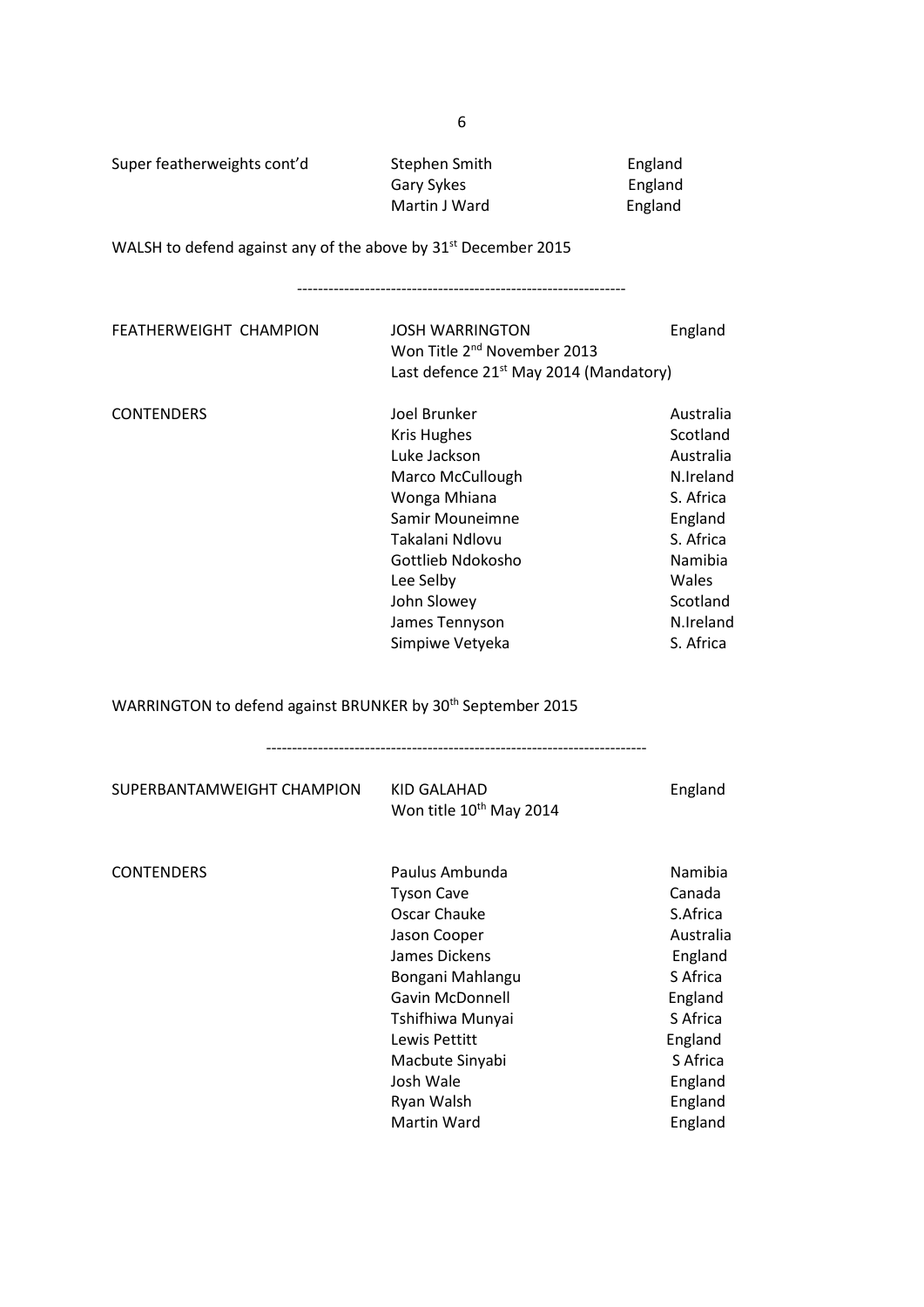7

GALAHAD to defend against any of the above by 30<sup>th</sup> September 2015

 ------------------------------------------------------------------------------------- BANTAMWEIGHT CHAMPION Vacant CONTENDERS Jason Booth England Gideon Buthelezi Safrica Ross Burkinshaw England Jason Cunningham **England**<br> **Ryan Farrag England** Ryan Farrag Stuart Hall **England** Lee Haskins **England** Vusi Malinga **Santia** Safrica Mfusi Maxhayi Safrica Immanuel Naidjala Namibia Isaa Nampepeche Tanzania Nick Otieno **Kenya** Emmanuel Quartey **Ghana** Nasibu Ramadhani Tanzania Thabo Sishwane Safrica Vacant title match to be confirmed ------------------------------------------------------------------------------------- SUPERFLYWEIGHT CHAMPION ANTHONY NELSON England Won title 4<sup>th</sup> April 2015 CONTENDERS Paul Butler Paul Butler England Jamie Conlan N Ireland Elton Dharry **Guyana** Sithembiso Fave SAfrica Mohammed Matumla Tanzania Siphosethu Mvula Siphosethu Mvula Khalid Yafai **England** 

NELSON to defend against any of the above by 31<sup>st</sup> December 2015.

--------------------------------------------------------------------------------------------